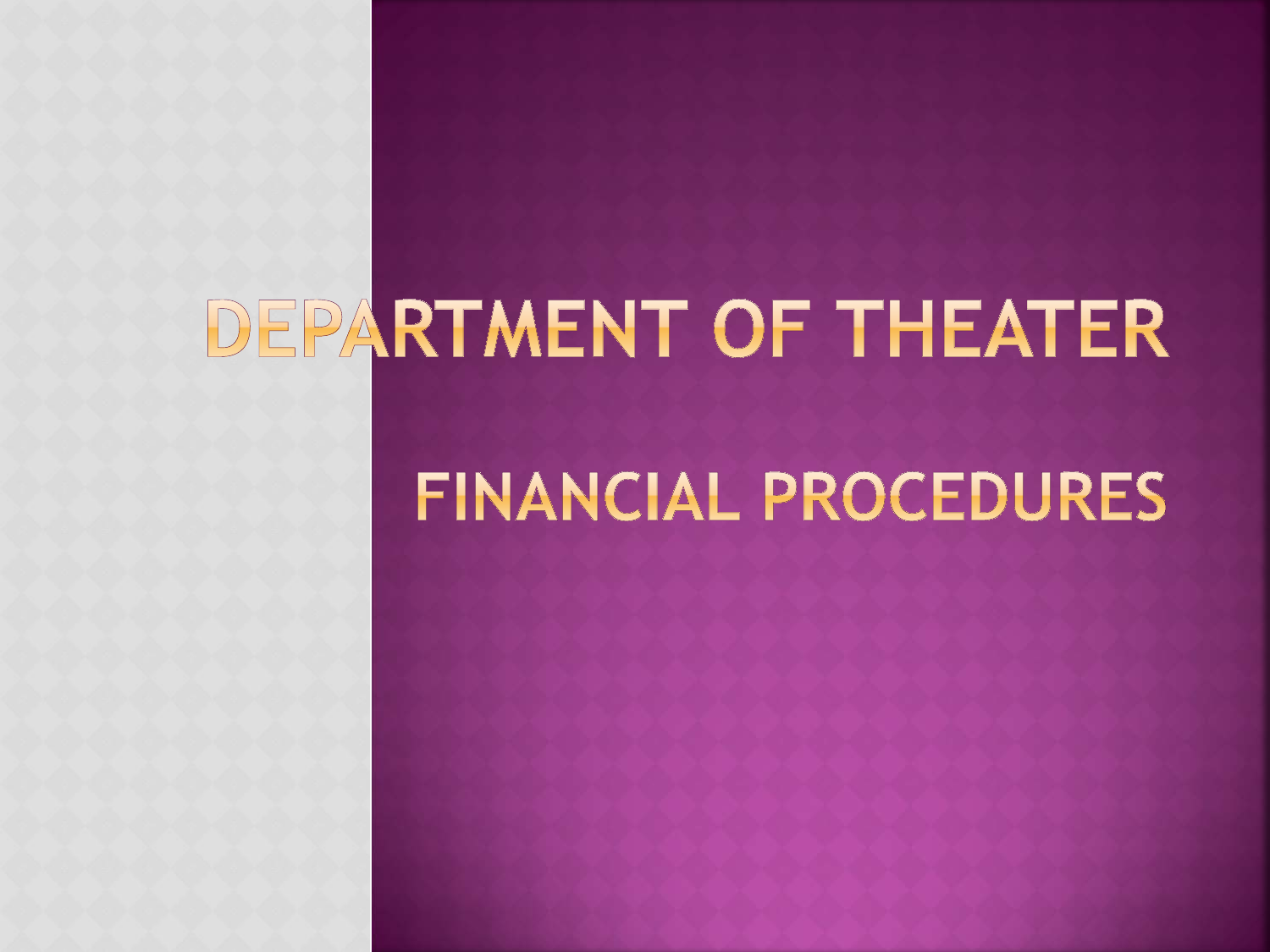## PURCHASE ORDERS

- Purchase Orders under \$1K = Joanne
- $\odot$  Purchase Orders  $$1K+$  = Willow
- All contract for services = Willow

Click [here](https://www.umass.edu/controller/sites/default/files/UMW9_Amh.pdf) to access UMASS W9, required of all new vendors.

- $\odot$  Required for all Purchase Orders:
	- **Completed request form at least 3 days prior to purchase** depending on vendor

 Required for contract for services (*2 weeks in advance of service*):

- **Job description with dates of service**
- Vendor contract information including phone and email
- Total amount of contract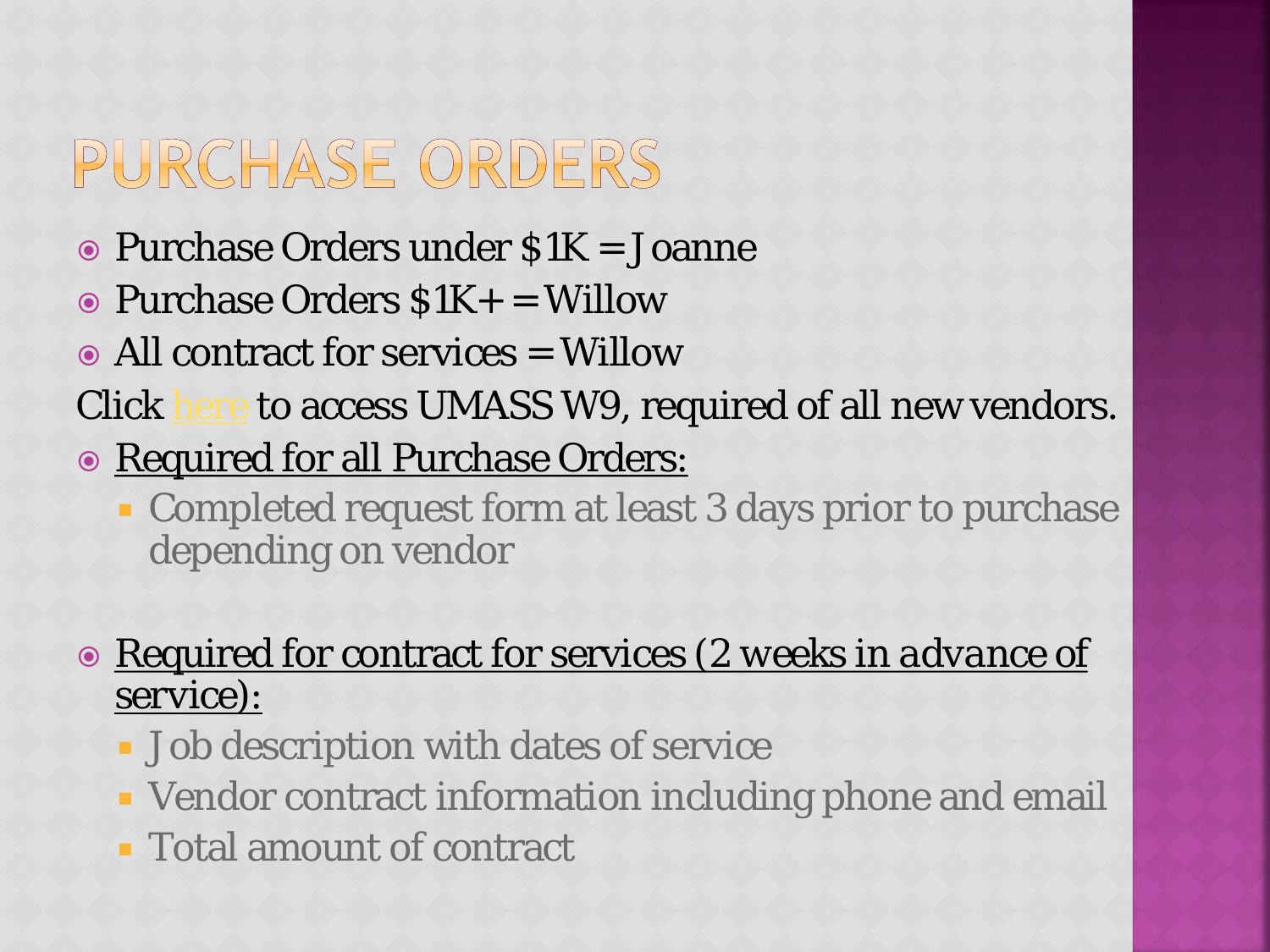### RECHARGES

### \*SEE JOANNE FOR ALL RECHARGES\*

### Current recharges on campus:

- **University Hotel**
- U Club
- **University Store**
- Additional recharges provided on as needed basis and require prior approval (i.e.: photo services, print services, catering).
- Submit itemized receipts to Joanne within 48 hrs of purchase. List attendees/ BEER form if necessary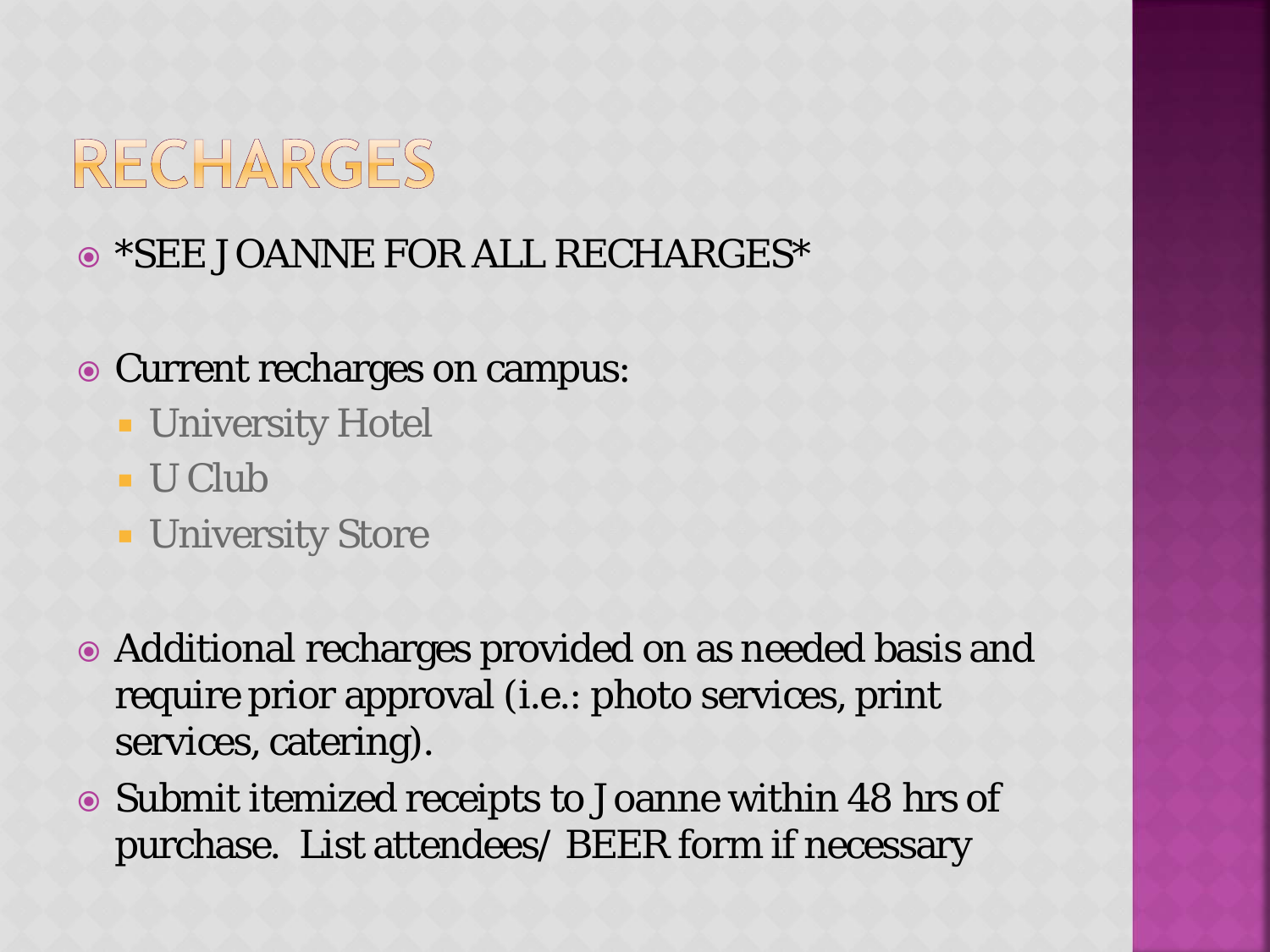

- REQUESTING A PROCARD requires a Chair approved application and online training.
- FOR SPECIFIC PURCHASING QUESTIONS, AND FORMS, email or see Joanne.
- **Procard Training Manual is found**
- **Procard Quick Reference Tool is found**
- If your Procard is declined, contact Hillary Osgood at 413-545- 1748 or hosgood@umass.edu. Do not use corporate card.
- UMass contracted vendors always preferred
- For in-state purchases, it is the purchaser's responsibility to make sure MA tax is deducted from purchase.
- For out-of-state purchases, purchaser should encourage vendor to deduct tax by presenting tax exempt letter.
- $\bullet$  MA tax exempt letter found
- $\bullet$  Procards have tax id # on them
- No services are allowed except for what appears on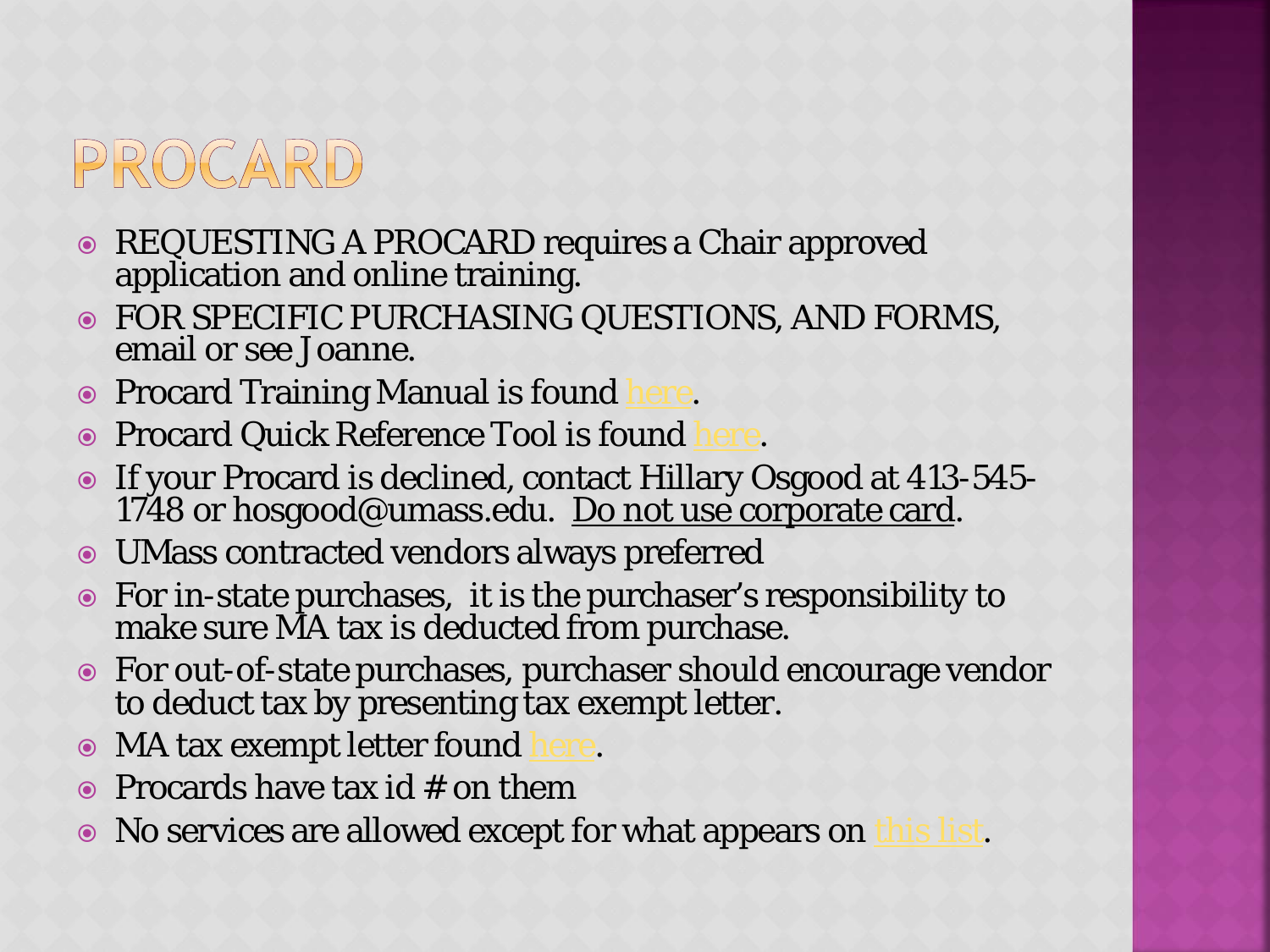## PROCARD (CONT.)

- As a reminder, Procard does not allow: furniture, Staples Store, entertainment expenses, travel, dining or EQUIPMENT.
- If Procard is used inappropriately (i.e.: personal expense), fill out [Justification Form](https://www.umass.edu/controller/procard-explanation-justification-affidavit#overlay=node/427) and give to Joanne

#### If tax is accidentally included in purchase:

- **Purchasers can go back to vendor and request they reimburse tax and provide** new receipt
- Other option is purchaser must reimburse the university for tax payable by check only

#### • Please note:

- **Procard statements are reconciled monthly against receipts**
- All statements, once reconciled, must be signed and dated by purchaser
- *All receipts must be submitted within 48 hours of purchase* to aid in timely reconciliations and reallocation of expenses if necessary
- *<u>Full itemized receipts & charge slip</u>* must include line # for expenses, purchasers name and purpose of expense. [BEER form](https://www.umass.edu/controller/business-expense-form?_ga=2.243834061.999849074.1520285788-659096387.1513173835) may be required for business expenses (take-out, flowers,ect)